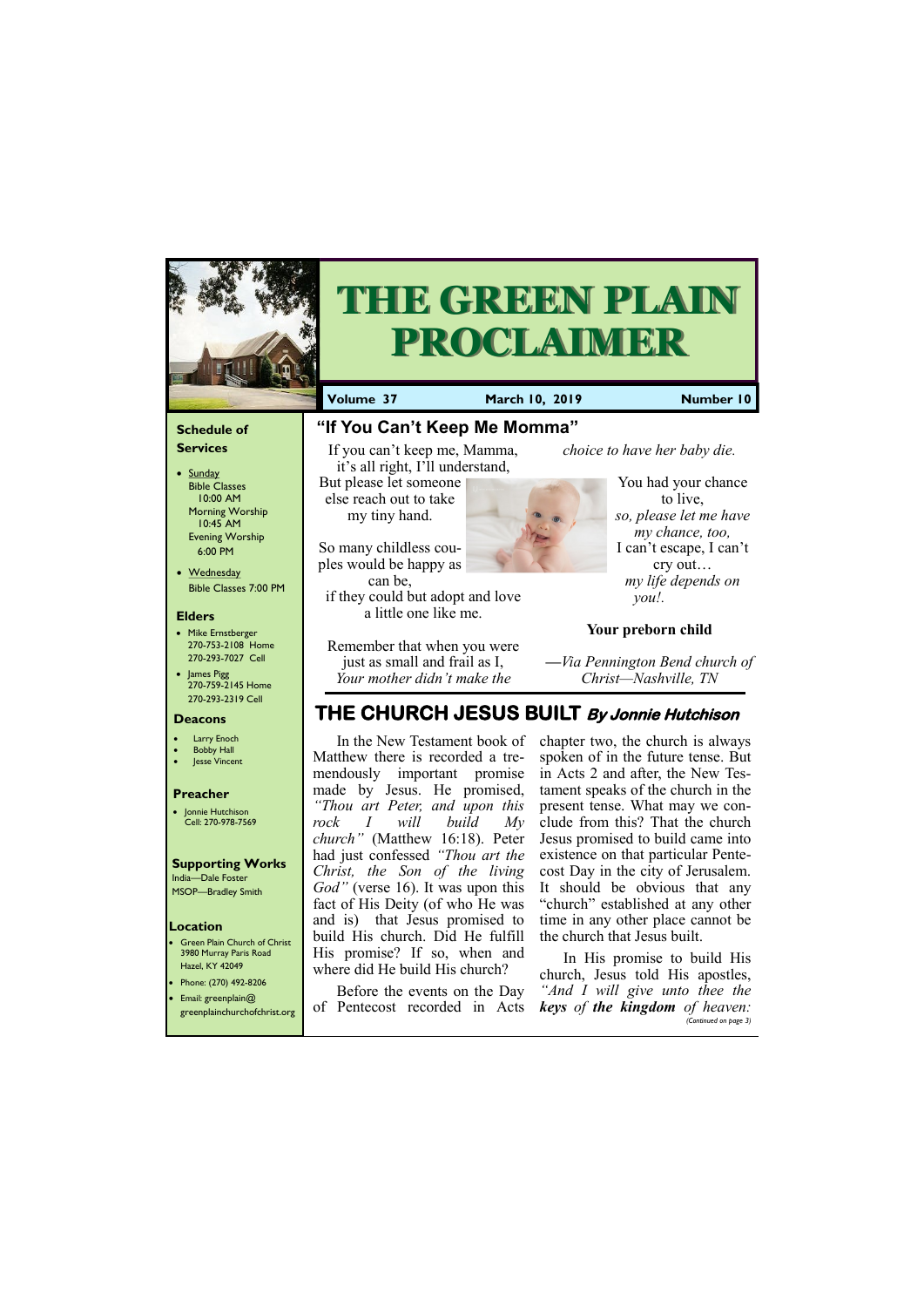## NEWS AND NOTES

- *REMEMBER IN PRAYER: Green Plain members*: Paul Brandon Lori Brandon, Peggy Jarvis, Rex and Margaret Enoch, Will Ed Travis , Mary Crutchfield, Vickie and Kaitlyn Canter, Joanne Barnes. Frank Towery, Maxine Pool, Nancy Meacham, Hayes and Marjorie Grady, Mary Lowrie, Jim Fielder. And Larry Enoch.
- **Family and Friends:** Betty Pond, Naomi Pigg, Byron White, Meredith Enoch, Kenneth Mizell, Walter Bryars, Ann Workman, Mike and Dollie Kiser, Will and Nancy Winchester, Dean Carroll, Maryanne Stubblefield, Annie Lyons, Kenzie Murdock, Brandon Wiggins, Jim Hutson, Amy Lyons, Janice Canter, Maryanne Pedigrew, Dale Foster and Thomas Cooper. If you know of those who need to be added or removed from our prayer list please write down their names and hand it to Jonnie.
- **LOCAL EVENTS:** The Spring session of the **Green Plain School of Biblical Studies** begins this Monday, March 4th and continues through May 27th. The first six weeks Larry Powers will continue the study of 1 Corinthians; Glenn Head will teach 1st, 2nd, and 3rd John. The second six weeks Chris Kemp will teach the book of James and Jack Philipps will teach the book of Colossians. Our **Spring Gospel Meeting** is scheduled for **April 14-18** with Larry Powers preaching. Printed announcements are available in the front lobby.
- **Pantry items for March** 3—Green Beans; 10—Creamed Corn; 17—Tissues; 24—Mixed Vegetables; 31—Carrots. Canned food only please.
- Please remember our **snacks for the hospital program** and place your items in the baskets in the lobby.
- **PASS IT ON!** When you have finished reading this bulletin, why not pass it on to a loved one, friend or neighbor. Use this as a tool to spread the gospel. Or, pick up extra copies to hand or mail to others.
- **See our Facebook page** for announcements, updates and articles. Access to past editions of this bulletin are available on our website at http://greenplainchurchofchrist.org.
- **Mission Work:** Please continue to pray for the preachers this congregation is supporting in India and for Dale Foster, Ronnie Gootan, David Nance and Mike Kiser in their respective works.
- Watch **"A Bible Answer"** each Sunday morning at 8:00 am on WQWQ TV in Paducah, KY. This program is also available on their website at abibleanswertv.org and on GBN and YouTube**.**
- **March 2019 Anniversaries:** Roy & Marie Wyatt—12th; Bobby & Sue Hall—15th **Birthdays:** Gail Hutchison—9th; Roy Wyatt—14th; James Pigg—20th; Preston Barret—22nd; London Smith—23rd. If we have left anyone out please let us know so we may put it in next weeks bulletin.



**Page 2**



**This Week:** *Why did Paul, who had so earnestly opposed the necessity of circumcision for Gentile converts, allow Timothy to be circumcised? (Acts 16:1-3).*

**Last Week**: *In the Old Testament who was Laban and what were the names of his two daughters?* Laban was the nephew of Abraham and the bother of Isaac's wife Rebekah. His daughters,

| COMICI OI IDWAC D'H'IIC ITCOCHWIN IIID GAMEINCIDE<br>Leah and Rachel became the wives of Jacob.<br>Genesis 24, 27-29). | <b>Be A Fool"</b> |
|------------------------------------------------------------------------------------------------------------------------|-------------------|
|                                                                                                                        |                   |

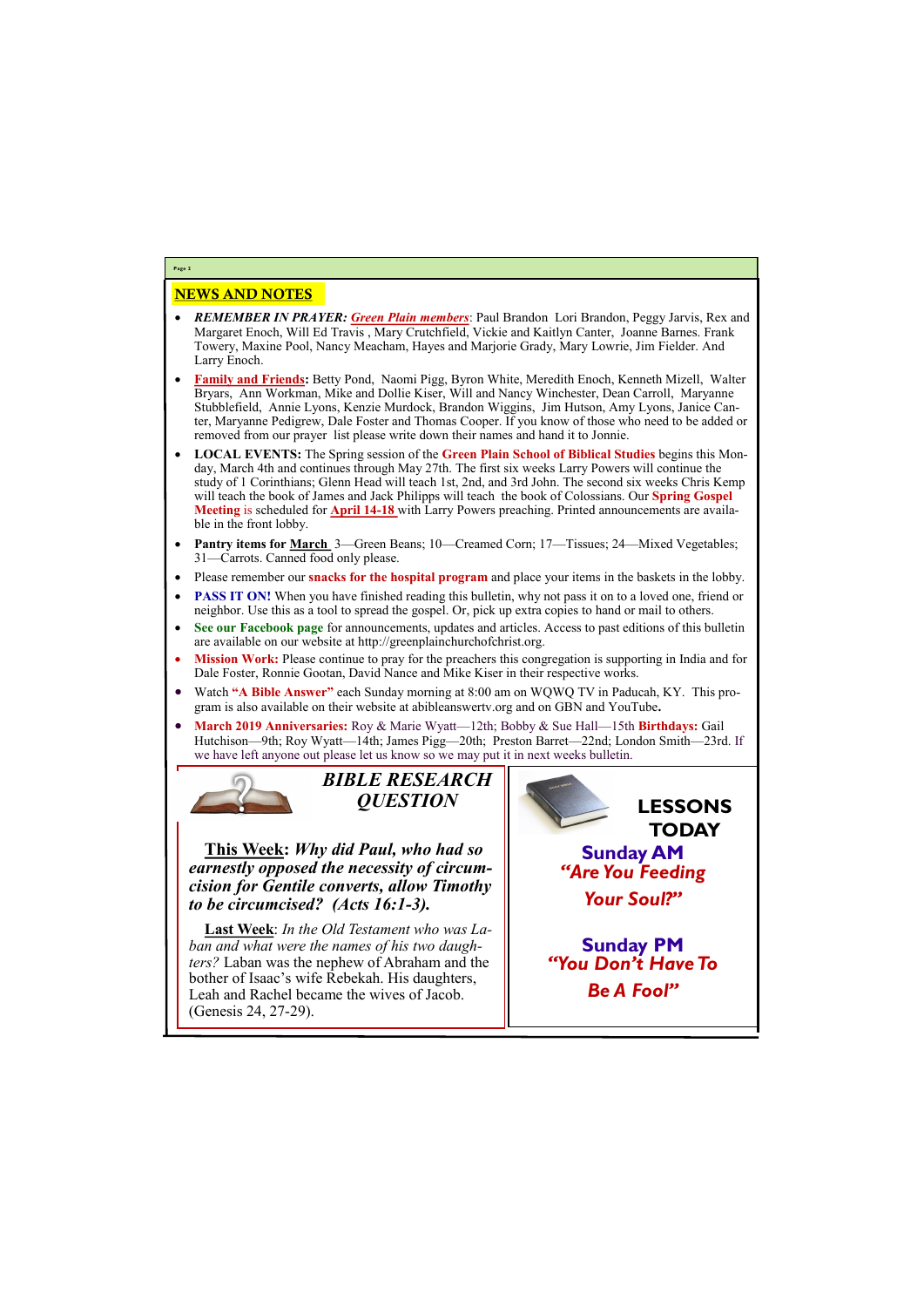**Page 3**

|            |                | Titus 2:11-14 Romans 12:1-2 |
|------------|----------------|-----------------------------|
| Live Godly | 2 Peter 1:5-11 |                             |
|            |                |                             |

*and whatsoever thou shalt bind on earth shall be bound in heaven: and whatsoever thou shalt loose on earth shall be loosed in heaven"* (Matthew 16:19). Wat were the "keys" given by Jesus to His apostles? A key opens a door. The "keys" Jesus gave to His apostles opened the doors to the "kingdom of heaven." Those "keys" were used when Jesus established His church. The "keys" were the terms of entrance into the church (or kingdom) which the apostles preached on the Day of Pentecost recorded in the second chapter of Acts. Upon hearing the words, *"God has made this same Jesus whom you have crucified both Lord and Christ,"* the response from those listening was *"...men and brethren what must we do?"* (verses 35-37). That is when Peter used the "keys" Jesus had given to the apostles to open the doors of the kingdom of heaven. In answer to their question he old these believers to *"...repent and be baptized everyone of you in the name of Jesus Christ for the remission of sins, and you shall receive the gift of the Holy Ghost."* (verse 38)*.*  The Bible then tells us in verse 41, *"Then they that gladly received his word were baptized: and the same day there were added unto them about three thousand souls."* To what were these three thousand precious souls added? Verse 47 answers that question. *"And the Lord added to the church daily those who were being saved."* To what "church" were they added? Since only one existed (the one Jesus had promised to build) they were added by the Lord to His church—the church of Christ.

The church Jesus built is described in the Bible as "the kingdom of His (God's) dear Son" into which Paul and the Christians in Colossae had been "translated" (past tense) into (Colossians 1:13). It is the spiritual "body of Christ" of which He is Head (Ephesians 1:22-23; Colossians 1:18). It is that into which both Jew and Gentile have

been reconciled by the cross of Christ (Ephesians 2:16). Jesus is the Savior of His church (body) (Ephesians 5:23).

Friends, the church Jesus built was not a replacement for a postponed kingdom. It is the kingdom of Christ! The church Jesus built continues to exist in this present time. Those who gladly receive and do the same thing that men and women were told to do when the church was established will also be added by the Lord to His church just as they were.

The church Jesus built has a glorious future—an eternal home in heaven with the very one who brought His church into existence. One does not "join" the church of Christ. The Lord will add you to His church when you submit yourself in humble and loving obedience to what He has commanded for your salvation (Romans 10:17; John 8:24; Acts 17:30; Romans 10:9-10; Mark 16:15-16; Acts 2:36-47). Dear reader, obey the Lord and He will add you to the church He built.

| <b>WHAT MUST I DO</b>                                   | <b>TO BE SAVED</b>                                 |                            |
|---------------------------------------------------------|----------------------------------------------------|----------------------------|
| Both Jesus and the apostles (guided by the Holy Spirit) | taught that to be saved, it is necessary that one: |                            |
| Hear                                                    | Romans 10:13-17    John 6:45<br>Revelation 1:3     |                            |
| <b>Believe</b>                                          | John 2:30-31 Hebrews 11:6                          | Acts 16:31                 |
| Repent                                                  | Luke 13:3-5                                        | Acts 2:38<br>Acts 17:30-31 |
| Confess                                                 | Matthew 10:32-33<br>Romans 10:9-10                 |                            |
| Be Baptized                                             | Mark 16:15-16<br>Acts 2:38                         | 1 Peter 3:21<br>Acts 22:16 |
|                                                         |                                                    |                            |